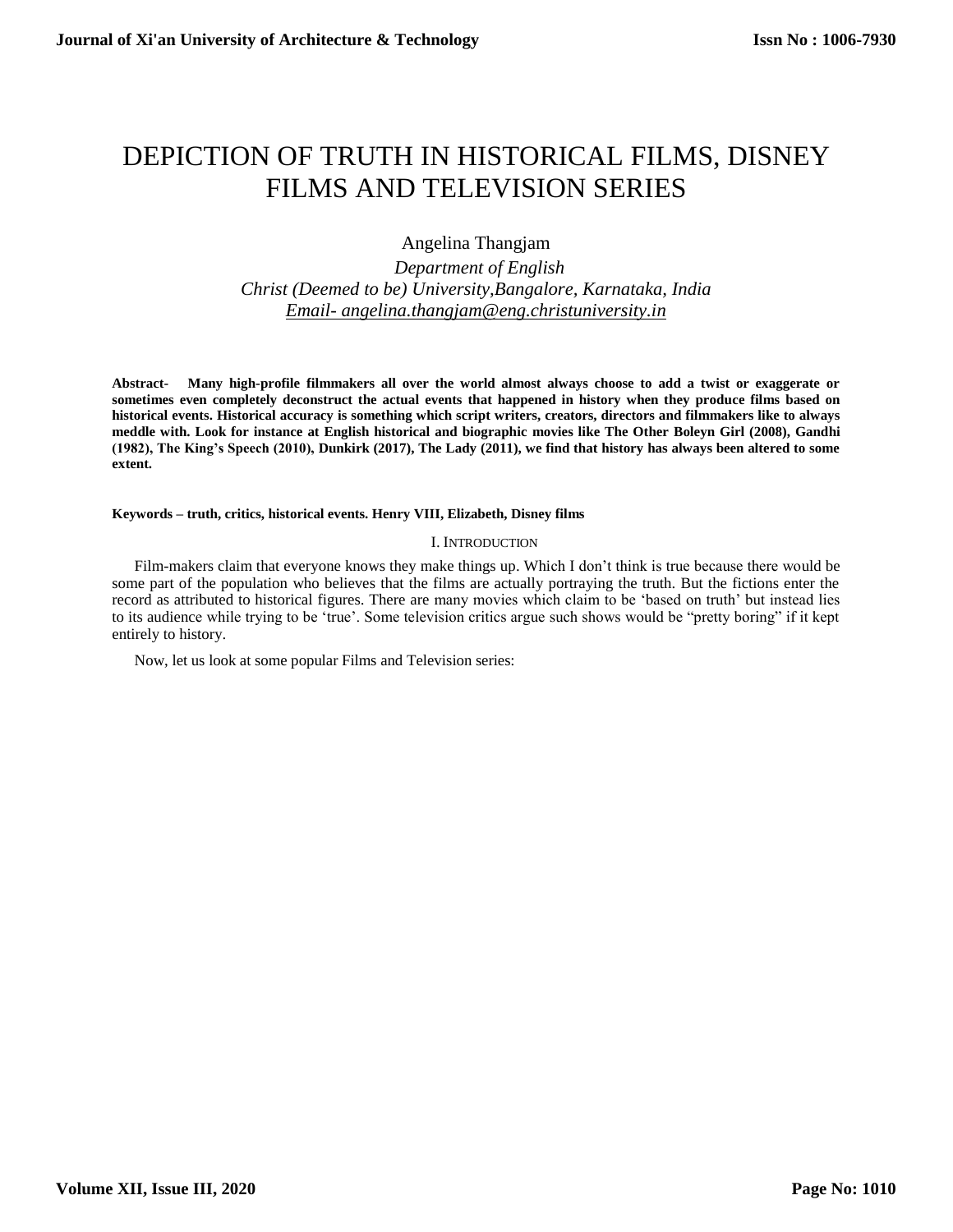### *1. Tudors (2007- 2010):*

This television series is based on the life story of Henry VIII of England. It was one of the highest rated television series of its time. But the series has heavy spiced of the enter truth revolving around the king's life and his many wives/queens.

Time gap in the series is different from what actually happened, giving the impression that things happened closer together than they actually did or along a different timeline.

By the time of most of the events in this series, King Henry VIII was already in his mid-to-late 30s and was rapidly gaining weight. But Jonathan Meyers who played Henry VIII in the Tudors looked a lot younger and had a very wellmaintained body.

Also, about the age gap, in reality, Catherine of Aragon, was only six years his elder, and he was approximately a decade older than Anne Boleyn. Maria Doyle Kennedy (who plays Catherine of Aragon) is thirteen years older than Jonathan Rhys Meyers (who plays Henry VIII), who is, in turn, only five years older than Natalie Dormer (who plays Anne Boleyn). So, this made Henry VIII look a lot younger than he actually was during those events.

Also, Anne was recalled to Henry's court from France three years after her sister Mary Boleyn, not simultaneously, and Henry did not begin to court her until 1526. The matter of Henry falling enough in love with Anne to seek an annulment, ultimately severing from the Catholic Church, setting aside Catherine and marrying Anne took another seven years to resolve, culminating in Anne's coronation in 1533. In the series, the timeline from introduction to marriage seems to take little more than a year.

The assassination attempt on Anne during her coronation procession in Season 2 was a completely fictional event, invented by Hirst "to illustrate how much the English people hated her". In the opening scene they showed Stockholm City Hall but it was completed in 1923, 376 years after Henry VIII's death.

The character of Henry's sister, called "Princess Margaret" in the series, is actually a mixture of his two sisters. What happens to Princess Margaret in the series is taken from the life events of Henry VIII's younger sister, Princess Mary Tudor. But the name has been taken from Henry VIII's elder sister, Margaret Tudor.

The king's illegitimate son Henry Fitzroy was shown to be born near the beginning of the series and dying at a young age from the sweating sickness. In fact, he lived until 1536, long enough to marry the only daughter of Anne Boleyn's uncle Thomas Howard, Duke of Norfolk and be a witness to Anne Boleyn's execution.

In the last episode of the final series, Henry commissions Hans Holbein the Younger to paint his portrait, and the final result is shown as he dies. However, the actual portrait was painted almost a decade before his death, in 1536. Holbein, in fact, the painter had passed away several years before Henry.

#### *2. Elizabeth (1998):*

Elizabeth began to paint her face white with lead pigment after she was left scarred from an attack of smallpox in 1563, not after the 1569 Northern Rising as depicted. Although the idea of marriage to Henry, Duke of Anjou was briefly entertained in 1570, Elizabeth never actually met him and there is no evidence that he was a transvestite, as depicted in the film.

At the end of the film, Elizabeth is shown as having decided permanently against marriage. In fact, she entertained the idea of marriage with several European monarchs well into middle-age. These included her former brother-inlaw, Philip II of Spain, Archduke Charles of Austria, Eric XIV of Sweden, Adolphus, Duke of Holstein, and the Valois princes Francis and Henry (later King Henry III of France and Poland).

# *3. The Other Boleyn Girl (2008):*

This is the film adaption of the book 'The Other Boleyn Girl' by Phillipa Gregory.

Many histories, including Eric Ives's biography of Anne Boleyn, present evidence that Mary was the elder sister, and the eldest of the Boleyn children, whereas The Other Boleyn Girl presents Mary as the youngest of her siblings. The movie portrayed Mary Boleyn as a shy, innocent girl but according to history, she was actually a rather an

immoral woman who was kicked out by the Queen of France who was irritated with her affair with the French King.